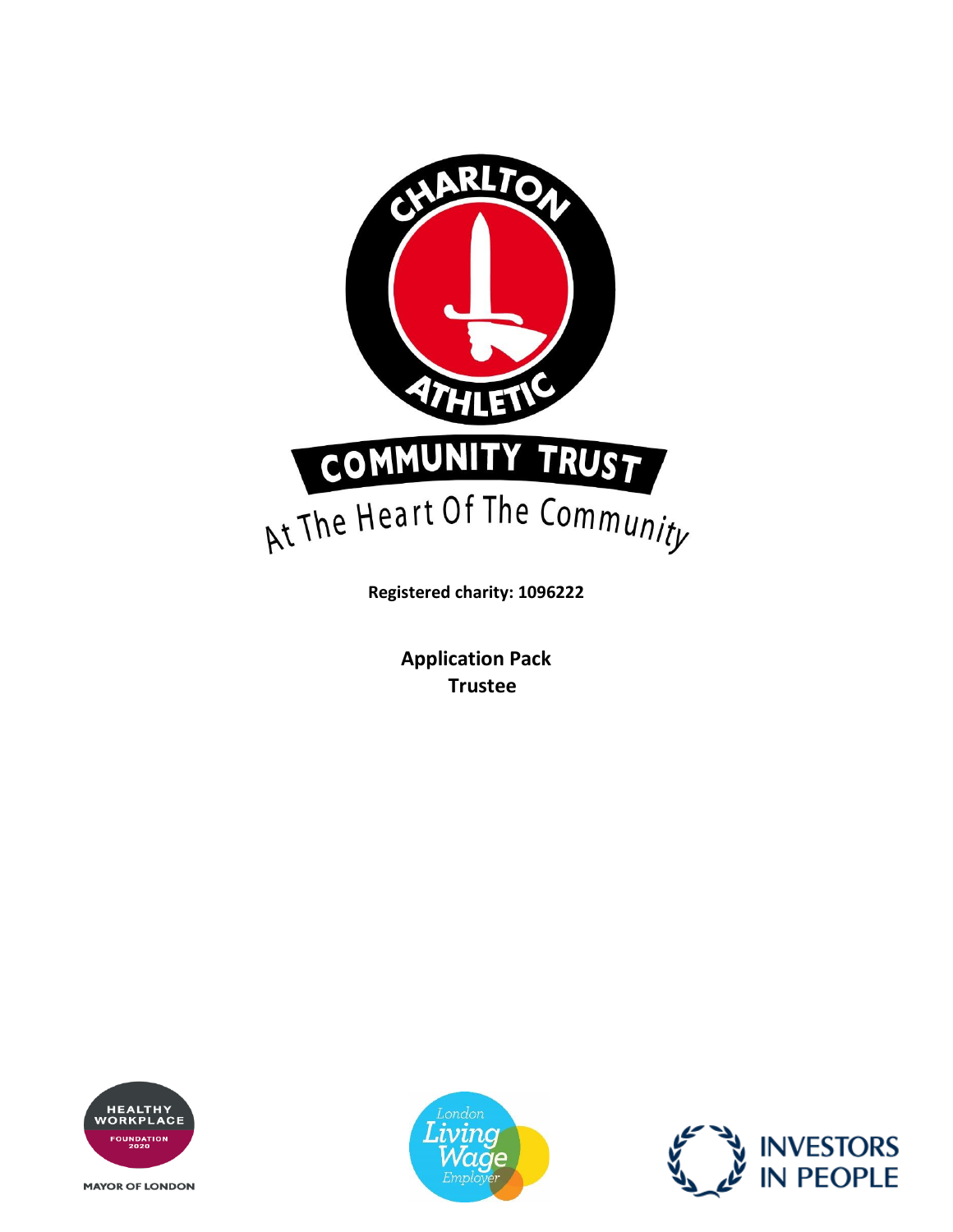

Charlton Athletic Community Trust (CACT), is a charity that operates in South East London and areas of Kent. CACT delivers a variety of projects and activities that aim to empower local communities, change lives and address issues around health, crime, education and employment.

The community programme at Charlton Athletic Football Club has grown over the last 29 years into an organisation that is one of the biggest football-related community trusts in the country and its achievements have been recognised both nationally and internationally.

CACT's projects and activities are delivered under seven key strands: Early Help and Prevention, Education, Equality, Diversity and Inclusion, Football and Sports Development, Health Improvement, Social Action and Enterprise and Youth Services.

CACT works in partnership with local authorities, health organisations, other charities etc to deliver high quality programmes that have a lasting impact.

### **Vision**

Empowering communities, changing lives.

#### **Misssion**

Based on the needs of the community, we work in partnership to deliver high quality programmes with a lasting impact.

#### **Values**

- Passion Fuels our work
- Trust Safe and sound
- Engagement Stronger together
- Respect Two-way and vital
- Equality Open and fair
- Inclusion That means you

For further information please visit our website: [www.cact.org.uk](http://www.cact.org.uk/)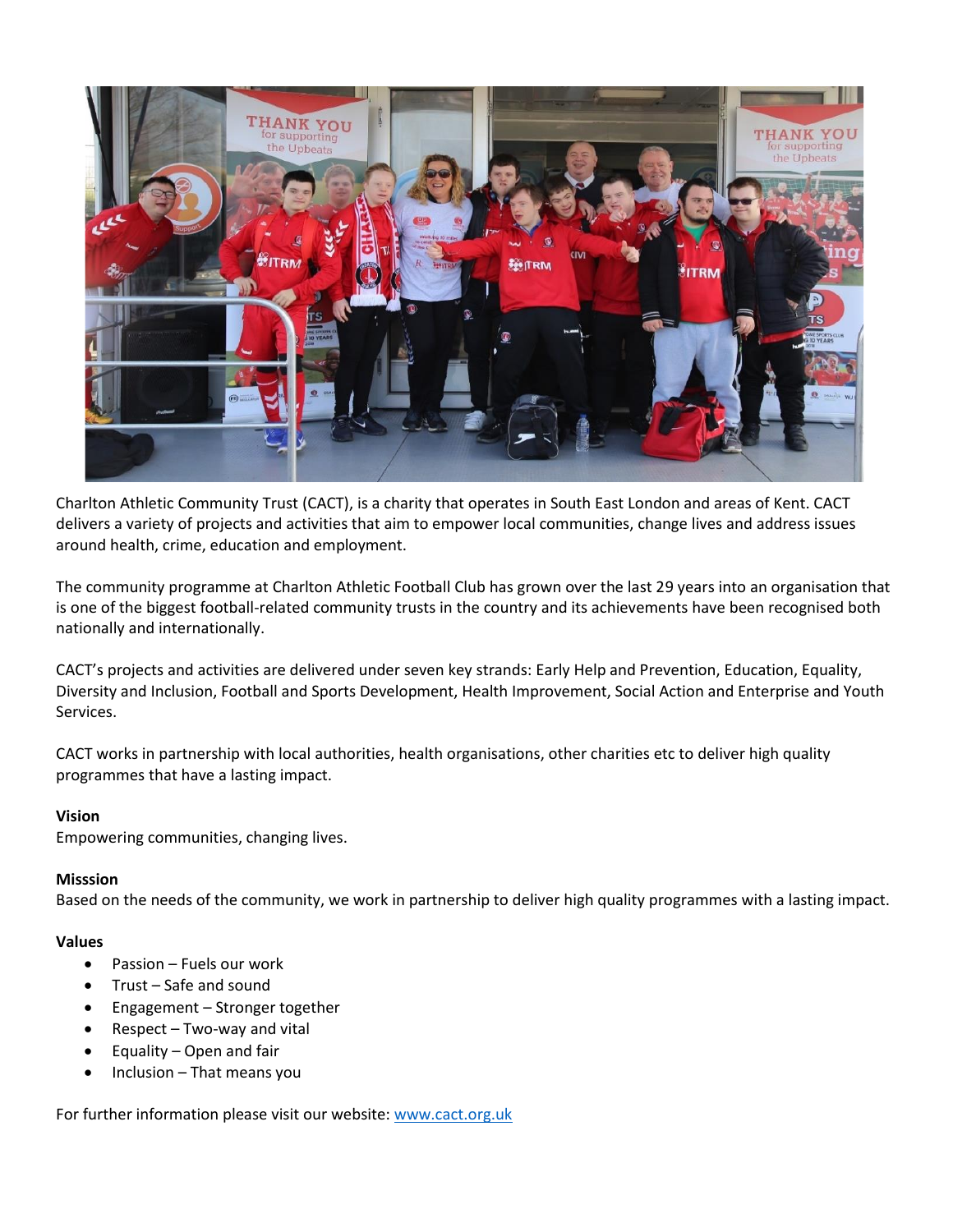## **Trustees**

Trustees play a vital role in the strategic leadership and direction of the charity working closely with the chief executive and executive team. Through your contribution, you would be able to make an impact by supporting an award-winning charity that has an excellent reputation in the community for delivering quality, life-changing services.

CACT's highly committed board of trustees comprise of people with a range of backgrounds, experiences and specialist knowledge. Trustees are seeking to recruit a legal trustee who can take a lead role for all matters associated with the legal aspects for the charity and would welcome your application if you fulfil the following key criteria:

- Be a qualified and practising solicitor or barrister in England and Wales
- Take a lead role on the board to ensure that a culture of compliance with laws and regulations is promoted and integral within the organisation and in delivery of all services
- Use legal knowledge to help inform the organisations strategic plan
- Provide the board with updates on legal issues that are escalated to the legal trustee and answer questions with respect to legal issues that arise on an ad hoc basis at board meetings

## **Time commitment**

Trustees are expected to attend four scheduled board meetings per year of approximately 3 hours duration, starting at 2.00pm.

CACT has three sub-committees, Finance & Personnel (F&P), Marketing & Fundraising and Equality Diversity, Inclusion & Safeguarding. Sub-committee meetings take place quarterly and are approximately 2 hours duration. The legal trustee will be asked to attend F&P meetings to add a legal lens to discussion, review of F&P business and input on the risks associated with legal issues as required.

Trustees are expected to read relevant papers in advance of meetings and to attend training and development opportunities provided, (including Safeguarding, Equality and Diversity as well as updates on roles and responsibilities).

Trustees are appointed for an initial three-year term of office and may serve a maximum of three terms.

# **Principal responsibilities**

- CACT trustees have responsibilities under both company law as a director, and under charity law as a trustee
- Trustees are collectively responsible for the strategic leadership of the charity and must ensure the objects are carried out solely for the benefit of the beneficiaries
- Ensure CACT complies with its governing document, (The Articles of Association) charity law, company law and any other relevant legislation or regulations
- Provide strategic direction, set overall policy, define goals in line with CACT's values, set targets, and evaluate performance against agreed targets
- Monitor the use of the financial and other resources responsibly to deliver the charity's objects
- Monitor CACT's reserves and review and approve the Reserves Policy annually
- Avoid exposing CACT's assets, beneficiaries or reputation to undue risk by monitoring and agreeing actions to mitigate risks
- Ensure CACT's Safeguarding policies and procedures are regularly reviewed and implemented
- Ensure CACT complies with statutory accounting and reporting requirements
- Act with reasonable care and skill and make use of appropriate skills and experience of the board and seek appropriate professional advice when necessary.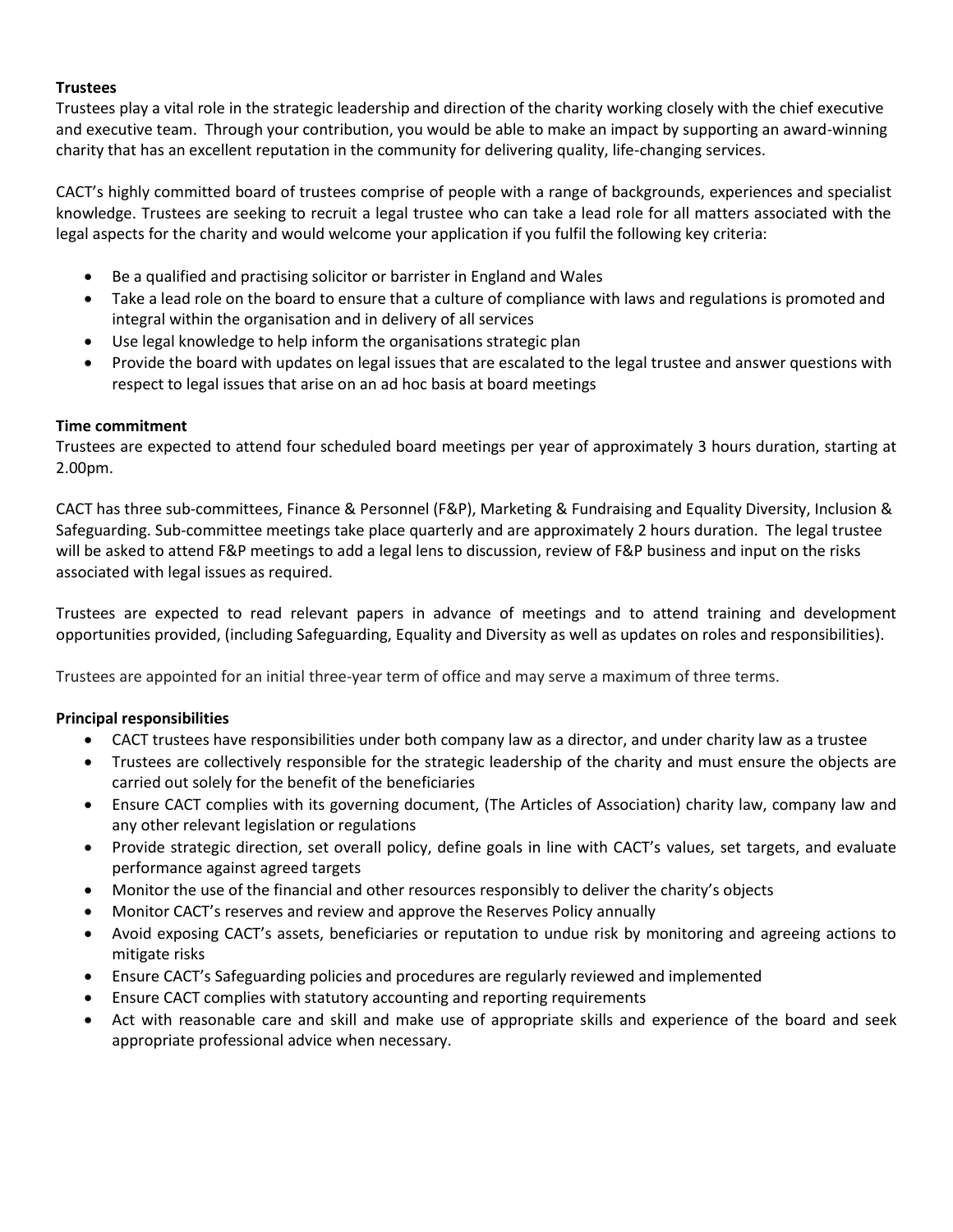### **Trustees must agree to:**

- Set and abide by the values and strategic direction of CACT
- Be willing to meet the minimum time requirement
- Comply with CACT's Code of Practice, Conflict of Interest Policy, Equality, Health and Safety, Safeguarding, Data Protection and other policies agreed by the board
- Contribute ideas and perspectives and to listen to those of others
- Have an understanding and acceptance of the legal duties, responsibilities and liabilities of trusteeship and
- Work effectively as part of a team
- Make decisions for the good of CACT and its beneficiaries.